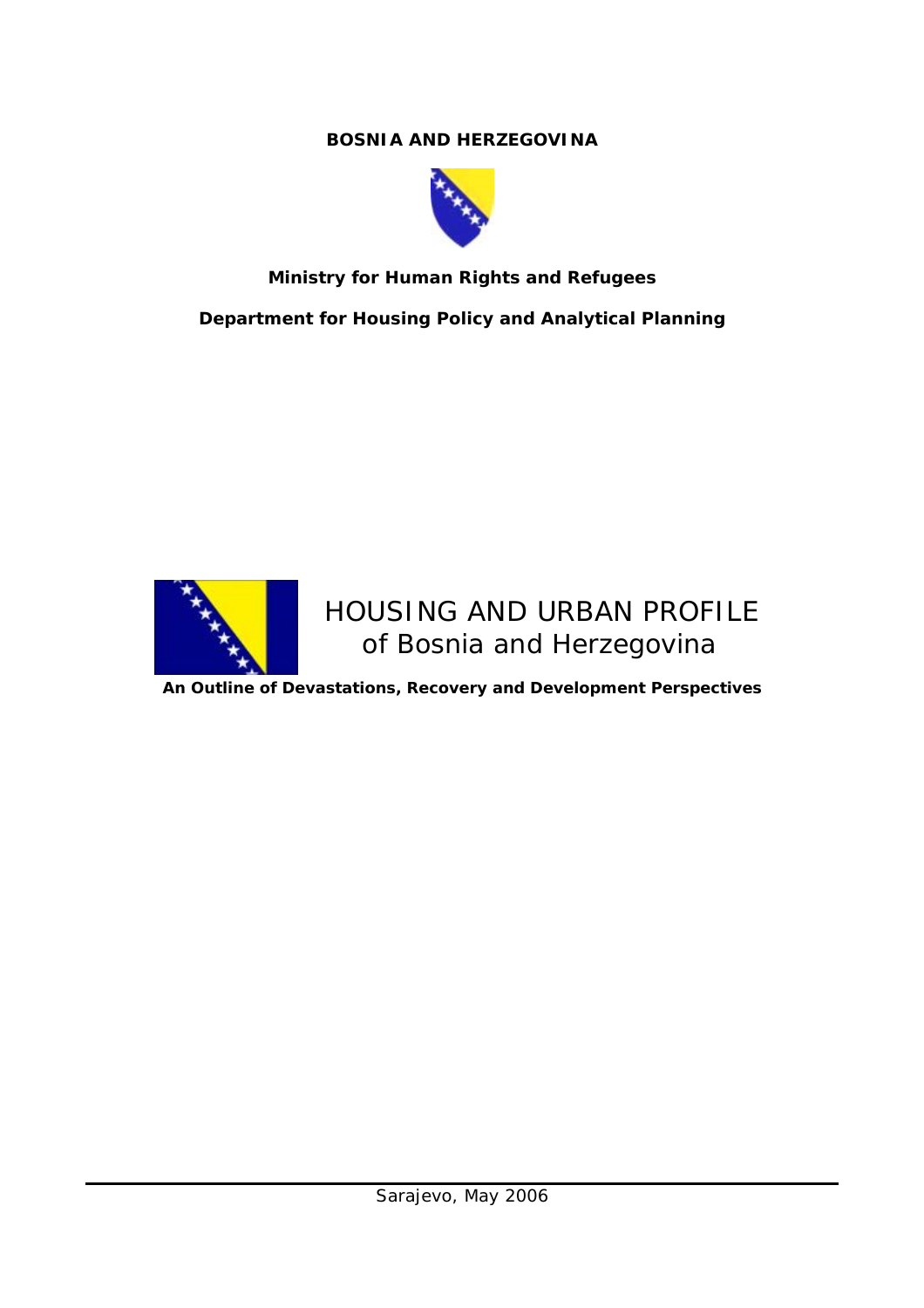#### **Geopolitical Position**

Surrounded by Croatia in the Southwest and much of the North, and by Serbia and Montenegro in the East, Bosnia and Herzegovina (BiH) is a country of 51,100 square kilometres, with the shape of an isosceles triangle. Each side of the right angle measures about 300 kilometres. It is this shape that is symbolised on the BiH national flag.

BiH is a mountainous country. Its mountains are not very high (the summit is a peak with a height of 2,383 metres). The Dinaric Alps run across two thirds of BiH, from the Northwest to the Southeast. Hence this succession of mountains, high plateaux and deep valleys. The only flat open country is located in the North.

The hilly relief explains the hydrology. The rivers quite unanimously flow towards the North because the natural slope of the mountains gradually climbs towards the South.

BiH has a very small coastline, about 17 kilometers. BiH has its own port, but it is a river one located on the Sava River.

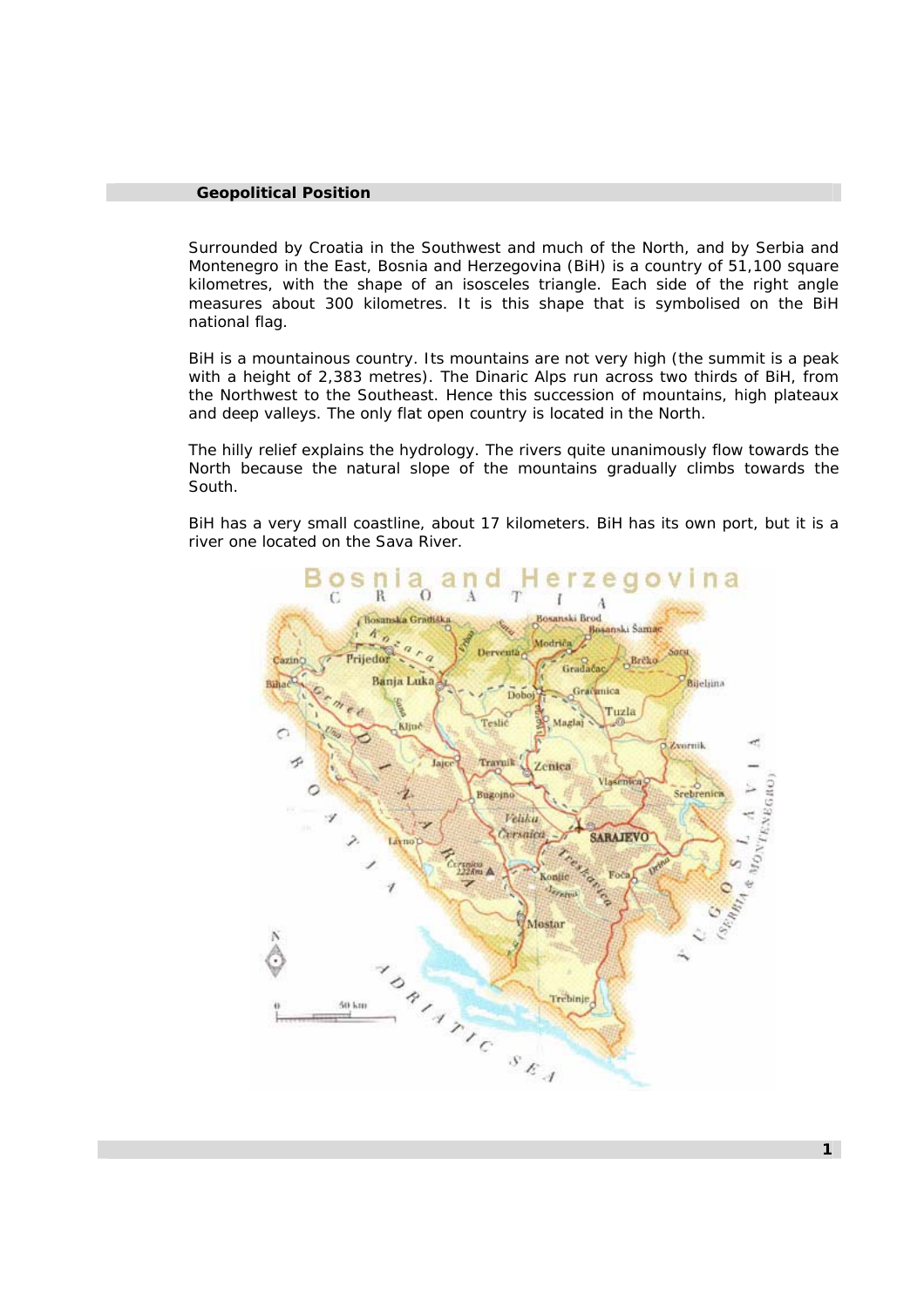#### **Administrative-territorial Constitution of BiH**

In 1991 Bosnia and Herzegovina consisted of 109 administrative territorial units –municipalities.

Post Dayton Bosnia and Herzegovina is administratively divided into two Entities: Federation of BiH (about 51% of the territory) and Republika Srpska or RS (about 49% of the territory).



Today, BiH has a total of 142 municipalities out of which 79 are in F BiH, 62 in RS and Brcko District of BiH in addition.



*Levels of administrative division in Bosnia and Herzegovina* 

# *Dissimilarity*

*The increased number of municipalities is a result of the territory division across entity borderlines as well as of new administrative units formation based on ethnic concentration of population.* 

*Hence there is a huge variety in municipal areas ranging from the smallest surface of 3 square kilometers to the largest one of 1,239 sq. km.*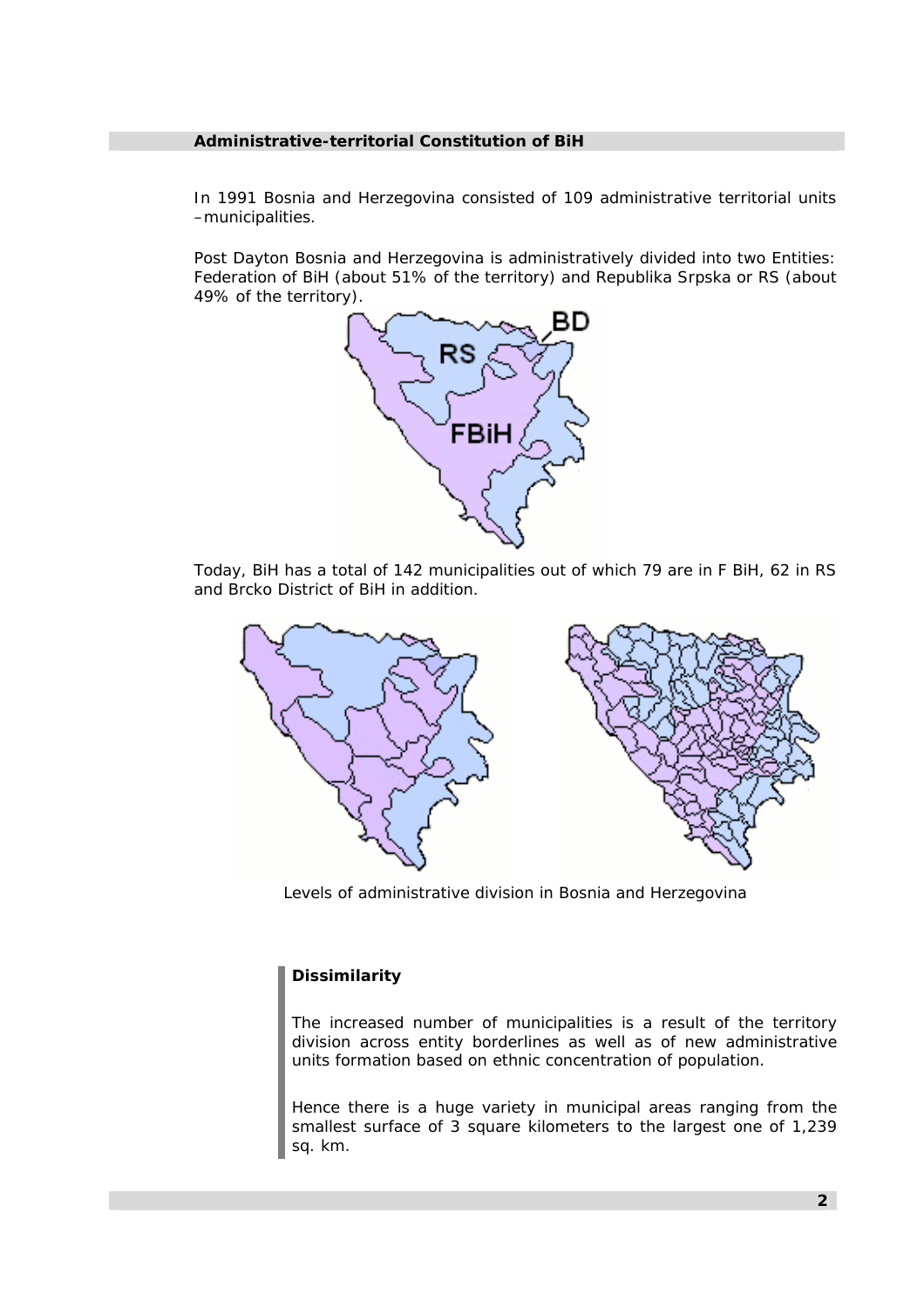#### **Demographic Indicators**

Last census of BiH population conducted in 1991 registered almost 4.3 million people, in a bit less than 1.3 million households, so the average household size was 3.4 persons.

There were over 1.9 million of Bosniaks, almost 1.4 million Serbs, some 760 thousand of Croats, almost 250 thousand of Yugoslavs and some 100 thousand others registered in the 1991 census.



*Ethnic Composition of 1991 Population in BiH* 



*Ethnic Chart of Bosnia and Herzegovina in 1991*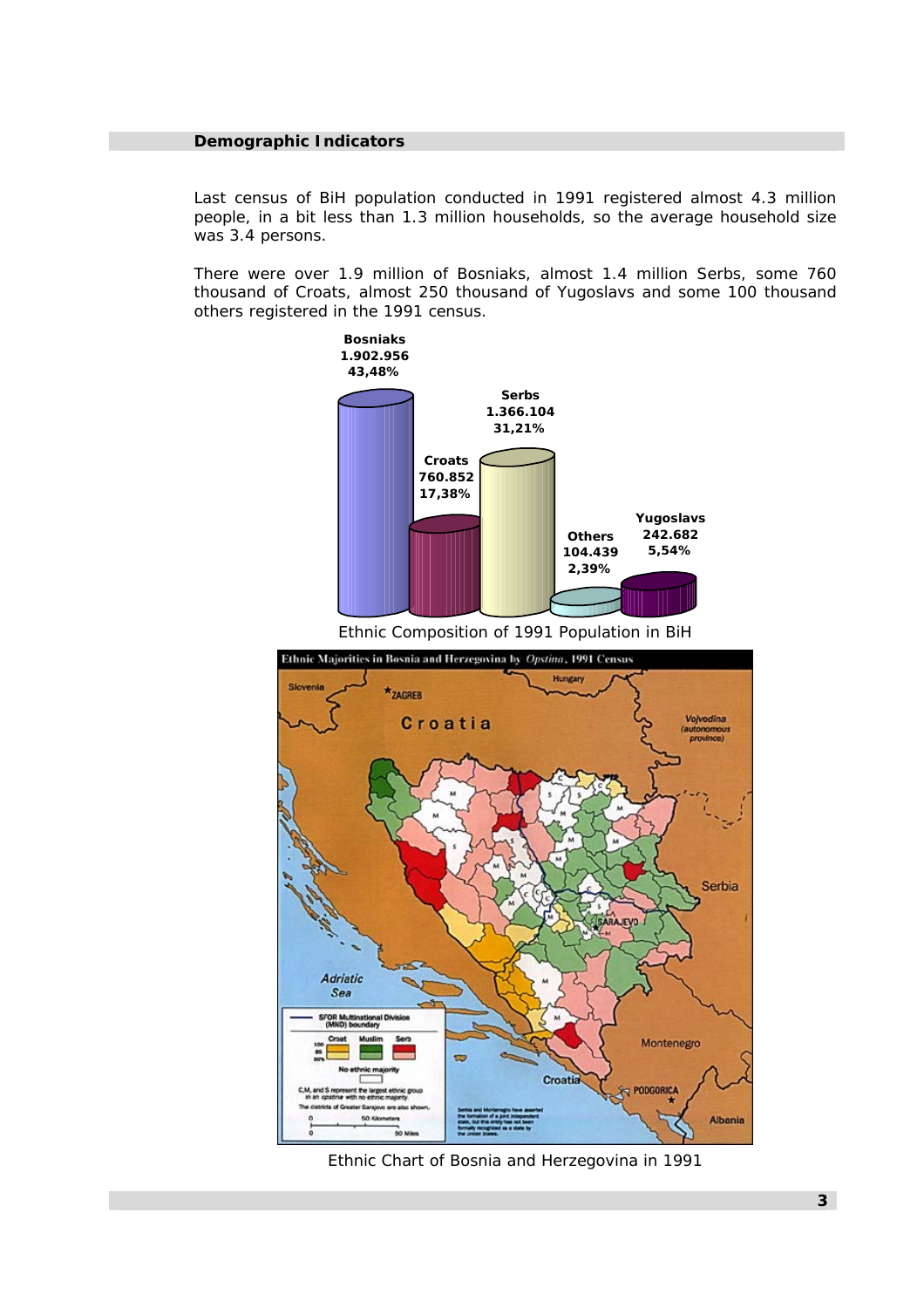As per disposition of population according to 1991 Census by current BiH Entities 62% inhabitants lived at the territory of the present BiH Federation, some 36% in RS and 2% at the territory of present Brcko District.



*Distribution of 1991 BiH Population per Current Entities* 

The average density of 1991 population was 86 per square kilometer.

1.7 million inhabitants, i.e. 37% of total population – lived in urban zones, with the average urban population growth rate of 2.8%.

Major urban centres were areas of: Sarajevo, Banja Luka, Zenica, Tuzla, Mostar and Prijedor – towns with more than 100.000 inhabitants each.

Tragic conflict in the region, as BH Constitution defined the war devastations from 1992 to 1995, had caused huge direct consequences to the demographic picture of the country: about 250.000 persons got killed and about 17.000 were reported missing.

In addition, 2,2 million people had fled from their pre-war homes which makes more than a half of the domicile population before the war.

Despite the fact that radical demographic changes have been taking place in Bosnia and Herzegovina since the beginning of conflict in 1992, no official census in BiH has been conducted after 1991.

Indicators on number, composition and disposition of population rely on research which based on the most current estimates suggest slightly more than 4 million of BH population, as per ethnic belonging 48% Bosniaks, 14.3% Croats, 37% Serbs and 0.6% others.

Additionally it could be estimated that 45% inhabitants are currently residing in urban areas, while an average population growth of urban population in last 15 years rates at 0.3%.

The very administrative status of the town is related not only to a certain number of inhabitants but to the level of urban development, economic and cultural base in the municipality/ies, as well.

# *Urbanization?*

*Although the percentage of current urban population is higher in comparison to pre-war one it could be noted that the urban population growth rate is significantly decreased.*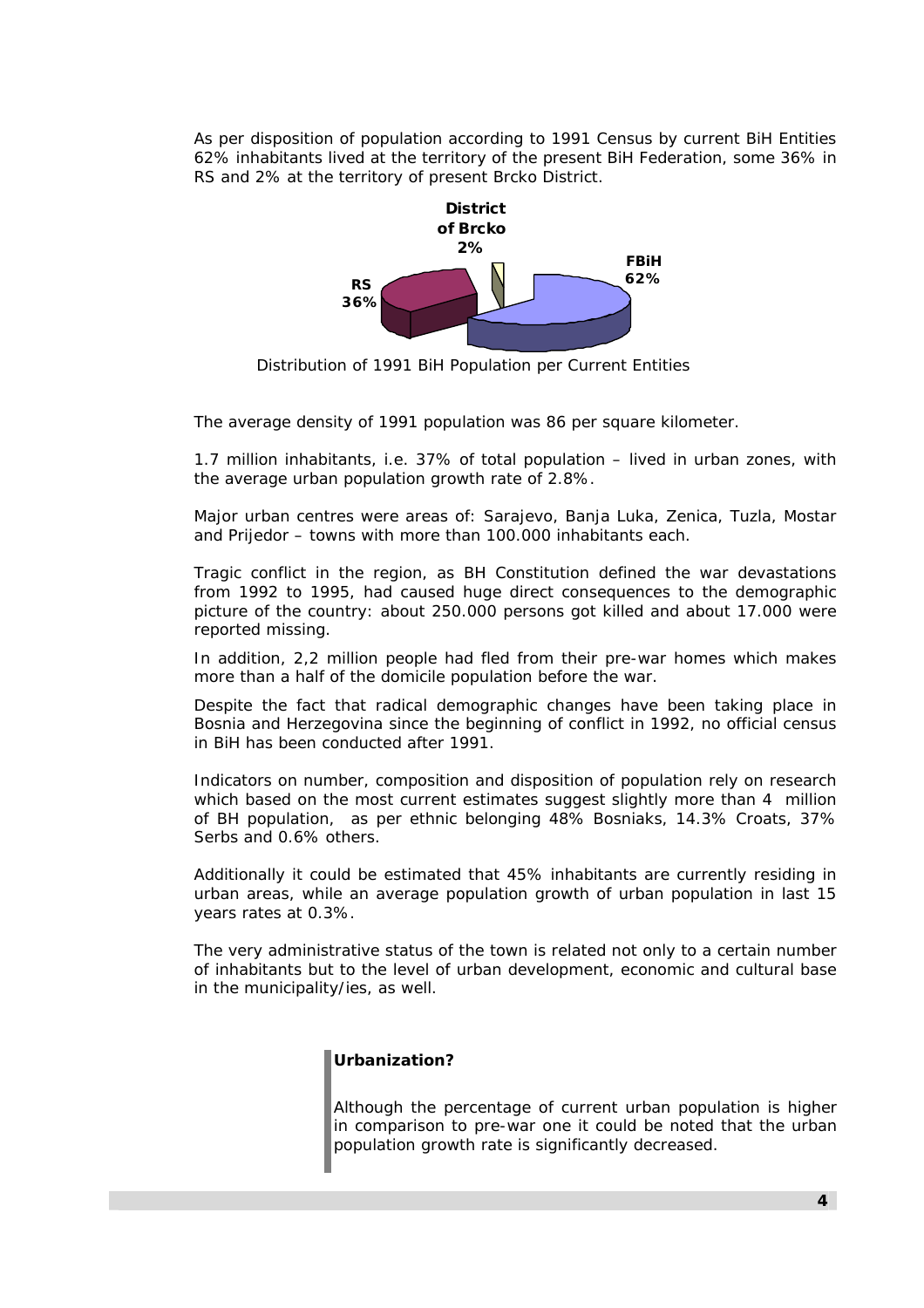### **Housing Stock**

#### **1991 Housing Stock**

Housing stock of Bosnia and Herzegovina in 1991 consisted of 1,207,693 privately and public-owned housing units, distributed into 6.823 settlements.

The average housing unit area was 60,45 square metres per a household, or around 16,68 per an inhabitant.



*Large Housing Estate in Sarajevo*

Almost three quarters of the 1991 housing stock were privately owned, while the remaining number of housing units, mainly flats in multi apartment buildings, represented the social ownership.

Legal persons organised on self management base disposed with this proportion of the housing stock by allocating the housing facilities to their employees through application of occupancy right institute.



*Structure of 1991 BH Housing Stock Ownership*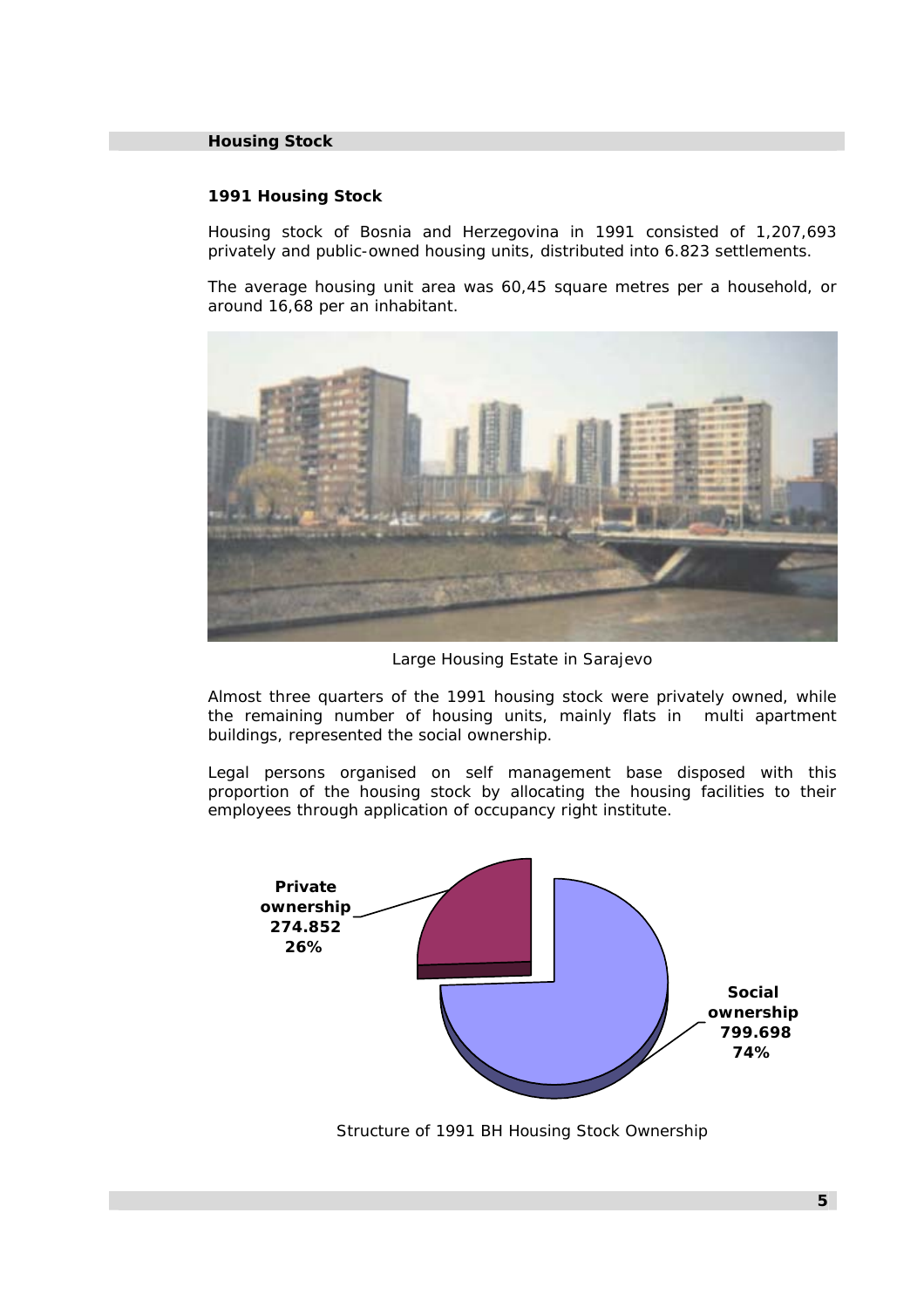# **Consequences of 1992-1995 Conflict to Housing Situation in BiH**

Besides demographic destructions the war also radically changed the situation in the housing sector in Bosnia and Herzegovina, with partial or total destruction of almost a half of the pre-war housing stock.

In the period from 1992 to 1995 some 452,000 housing units were partially or completely destroyed. Out of this number, around 80% of housing units were either destroyed or heavily damaged.

| Damage Level | <b>FBiH</b> | %      | <b>RS</b> | %      | <b>Brcko</b> | %     | BiH     |        |
|--------------|-------------|--------|-----------|--------|--------------|-------|---------|--------|
| up to $20%$  | 88.158      | 88,80% | 9.960     | 10.03% | 1.163        | 1.17% | 99.281  | 21.97% |
| $20 - 70%$   | 156.688     | 57.91% | 101.753   | 37.61% | 12.109       | 4.48% | 270.550 | 59.87% |
| above 70%    | 56.028      | 68.27% | 23.948    | 29.18% | 2.094        | 2.55% | 82.070  | 18.16% |
| Total        | 300.874     | 38,25% | 135.661   | 28.02% | 15.366       | 3.40% | 451.901 | 34.87% |
| %            | 66,58%      |        | 30,02%    |        | 3,40%        |       | 100,00% |        |





*Level of Housing Units' Damage in 1995* 

# *Disparity*

*The war distinctly affected housing stock in two entities with drastically higher percentage of devastations in F BiH.* 

*However, extensive dimensions of destructions were the common feature countrywide.*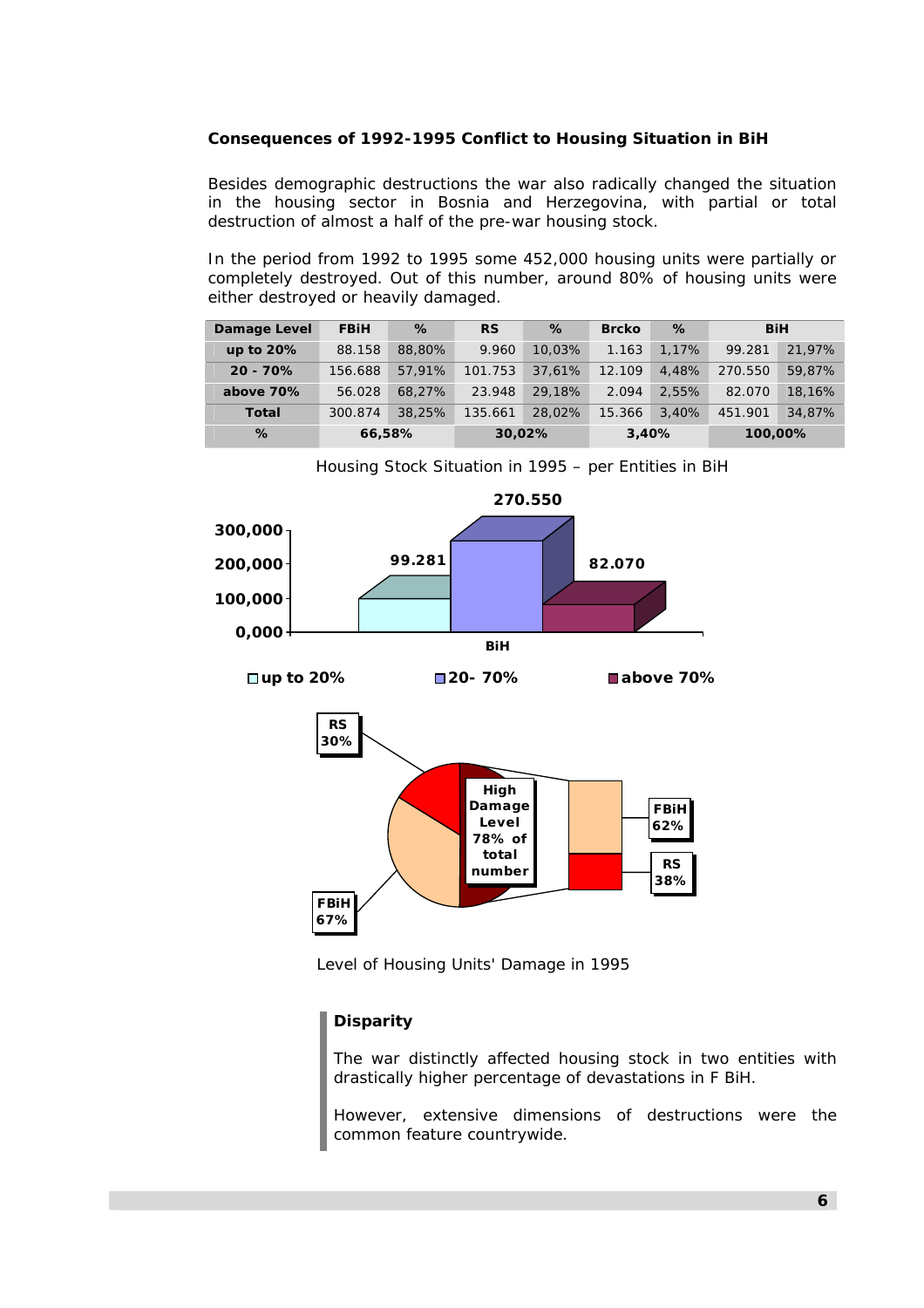### **Forced Migrations and Housing**

Since the beginning of the war until the General Framework Agreement for Peace (GFAP) was signed some 2,2 million people had fled from their pre-war homes in Bosnia and Herzegovina, which makes more than 50% of the pre-war domicile population. Out of that number 1,2 million people asked for refugee protection in more then 100 countries all over the world, while at the same time more than million persons were displaced within the country.

A huge proportion of population had been displaced due to physical destructions and devastations of the housing units in which they resided before the war, movement into "more safe" objects, temporary occupation of abandoned real properties as well as meeting the economic needs for the sustainability of families at the time of war.



*Displaced Persons Waiting for Accomodation* 

Therefore, internally displaced persons in BiH temporary settled in the majority of habitable, abandoned housing units. This occupation mostly was legally grounded while the laws on disposal of the abandoned properties were in force in both entities.

# *Pattern of Changing Housing Occupation*

*Following the legal model on disposal of the abandoned properties more than 200,000 units were subject to the changed occupation with almost equal ratio of social and private ones.*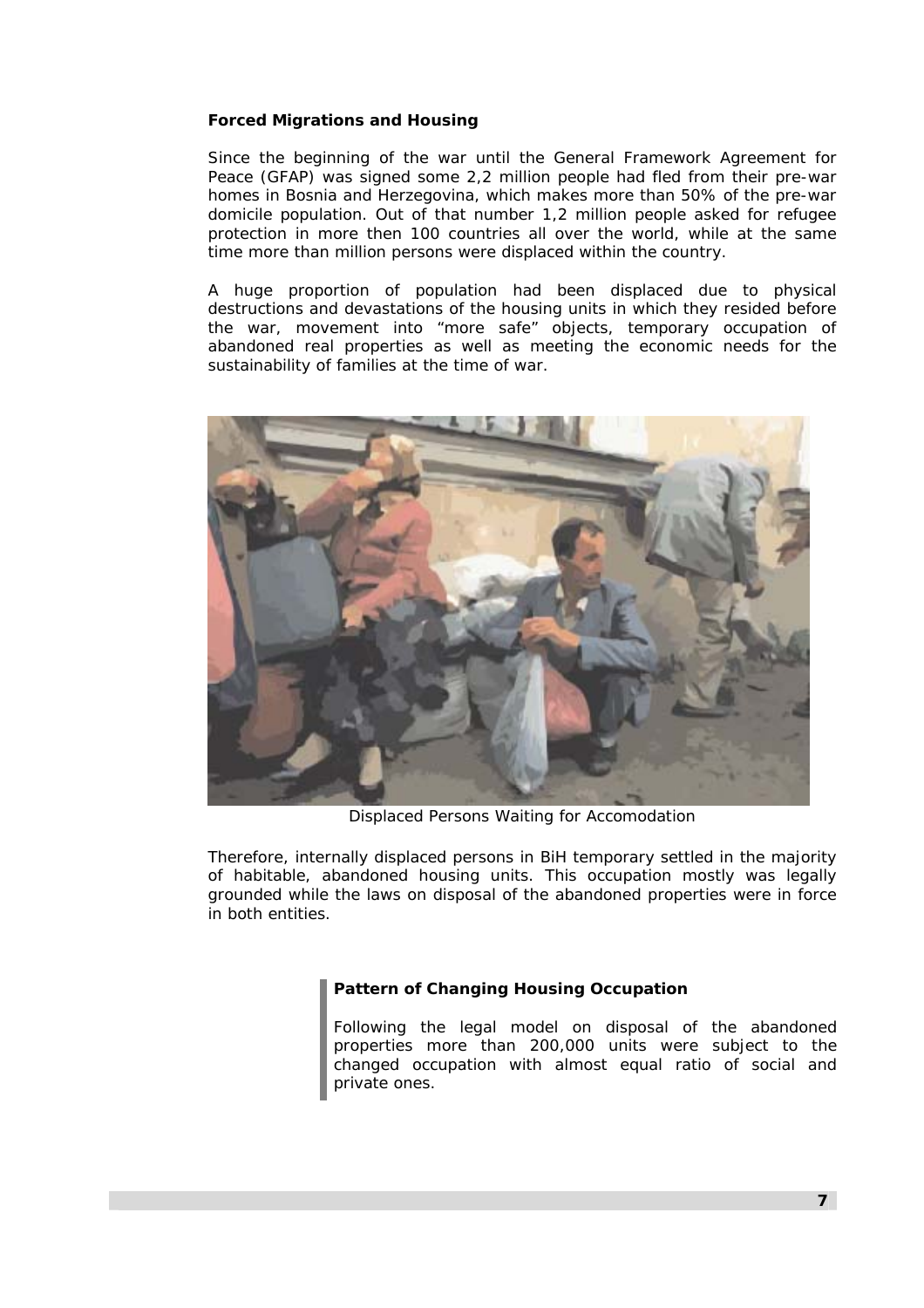#### **Reversed Housing Sector Impact**

Housing support has served the primary objective to reverse the demographic impact of the war in accordance with the Dayton Peace Agreement Annex 7 provisions.

In housing terms, this has led to a focus on two major areas of operational concern: Repossession and Reconstruction.

#### **Repossession**

Property laws implementation rate on BiH level is almost 100% meaning that all positively decided cases have been closed upon the repossession by their pre-war owners/occupancy rights holders followed by the privatisation of the former social ownership.



*Property Law Implementation in BiH* 

#### *Transition*

*The process of privatisation comprised socially owned housing units throughout BiH.* 

*However, the Entities applied different privatisation models.* 

*Privatisation on the basis of certificates in BiH Federation corresponded to advantageous method for final beneficiaries, while on the other hand using the voucher system RS achieved much better arrangements with regard to the financial strengthening of housing budgets.* 

*As a final result, the transition of a social into the private ownership contributed to additionally asymmetric situation in the two Entities.*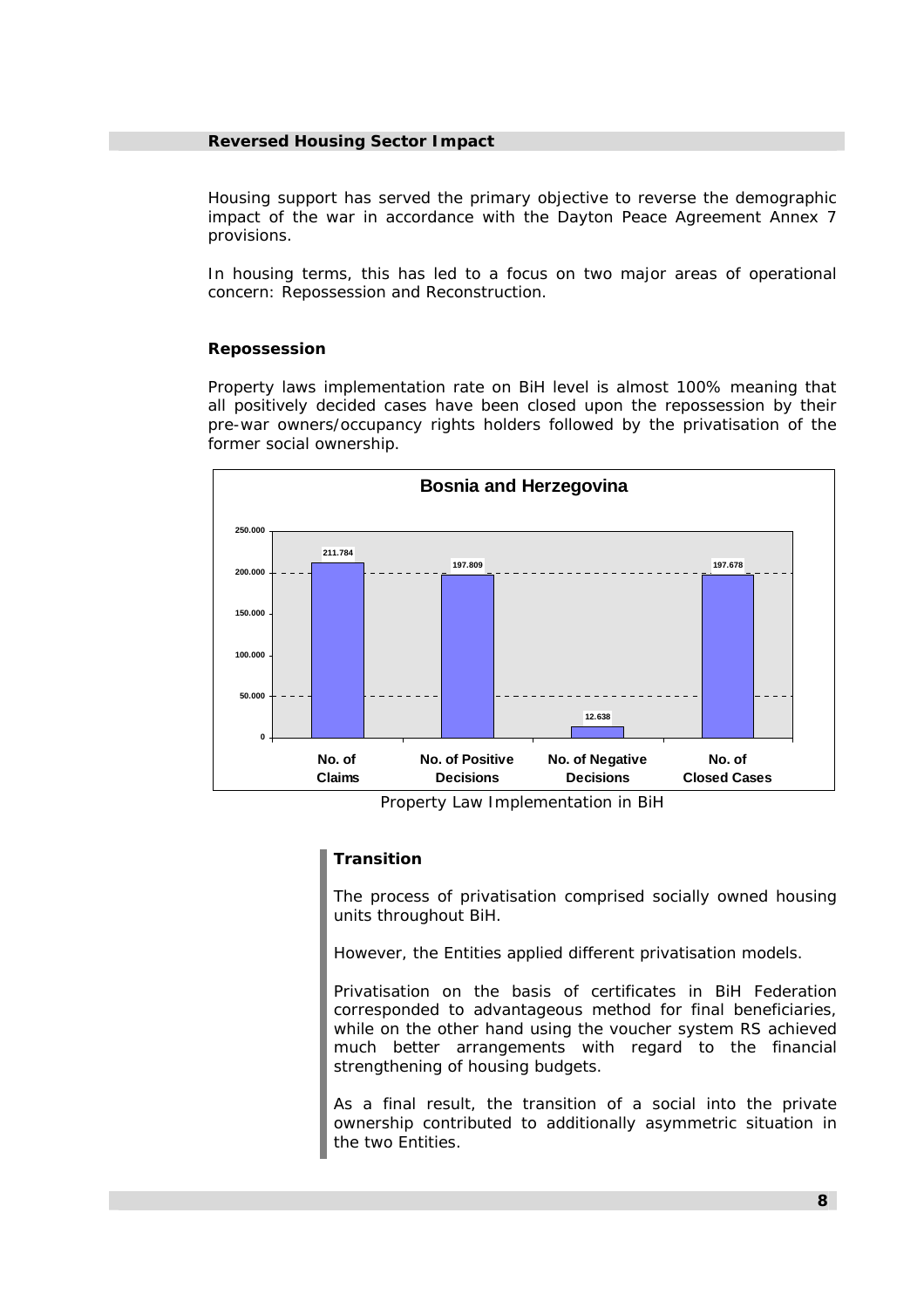# **Reconstruction**

Reconstruction followed the return process and since the Dayton Peace Agreement to date some 260 thousand of housing units have been reconstructed, out of which over 170 thousand with donor resources.

In years immediately after the war participation of international community financing reconstruction in Bosnia and Herzegovina was almost hundred percent, after which domestic sources have gradually started to join this process through setting aside of very significant budgetary resources at all levels of authorities in BiH.

| Reconstructed Housing Units (1996-2005)                                                                                                     | 260.388       |         |        |
|---------------------------------------------------------------------------------------------------------------------------------------------|---------------|---------|--------|
| <b>Housing Stock Rehabilitation Level</b><br>(ratio between total number of reconstructed HUs<br>and total number of damaged/destroyed HUs) | 57,94%        |         |        |
|                                                                                                                                             | I (5%-20%)    | 17.963  | 9,59%  |
| Remaining number of                                                                                                                         | II (25%-40%)  | 24.945  | 13,32% |
| damaged/destroyed<br>housing units                                                                                                          | III (45%-65%) | 29.355  | 15,67% |
| (per damage level)                                                                                                                          | IV(75%-100%)  | 82.219  | 43.90% |
|                                                                                                                                             | n/p           | 32.791  | 17,51% |
|                                                                                                                                             | <b>UKUPNO</b> | 187.273 |        |
| Rate of remaining unrepaired housing stock<br>(ratio between total number of unrepaired HUs<br>and total number of damaged/destroyed HUs)   | 42,06%        |         |        |

*Actual Housing Stock Situation in BiH* 



*Reconstructed Buildings in Mostar Boulevard* 

#### *Outstanding Reconstruction Needs*

*By transfer of ownership for the return process from foreign to domestic institutions the reconstruction support by the international community has been drastically reduced.* 

*At the same time, reconstruction costs of the entire remaining destroyed and damaged housing stock as per actual damage grade could be assessed at around EUR 1.3 billion.*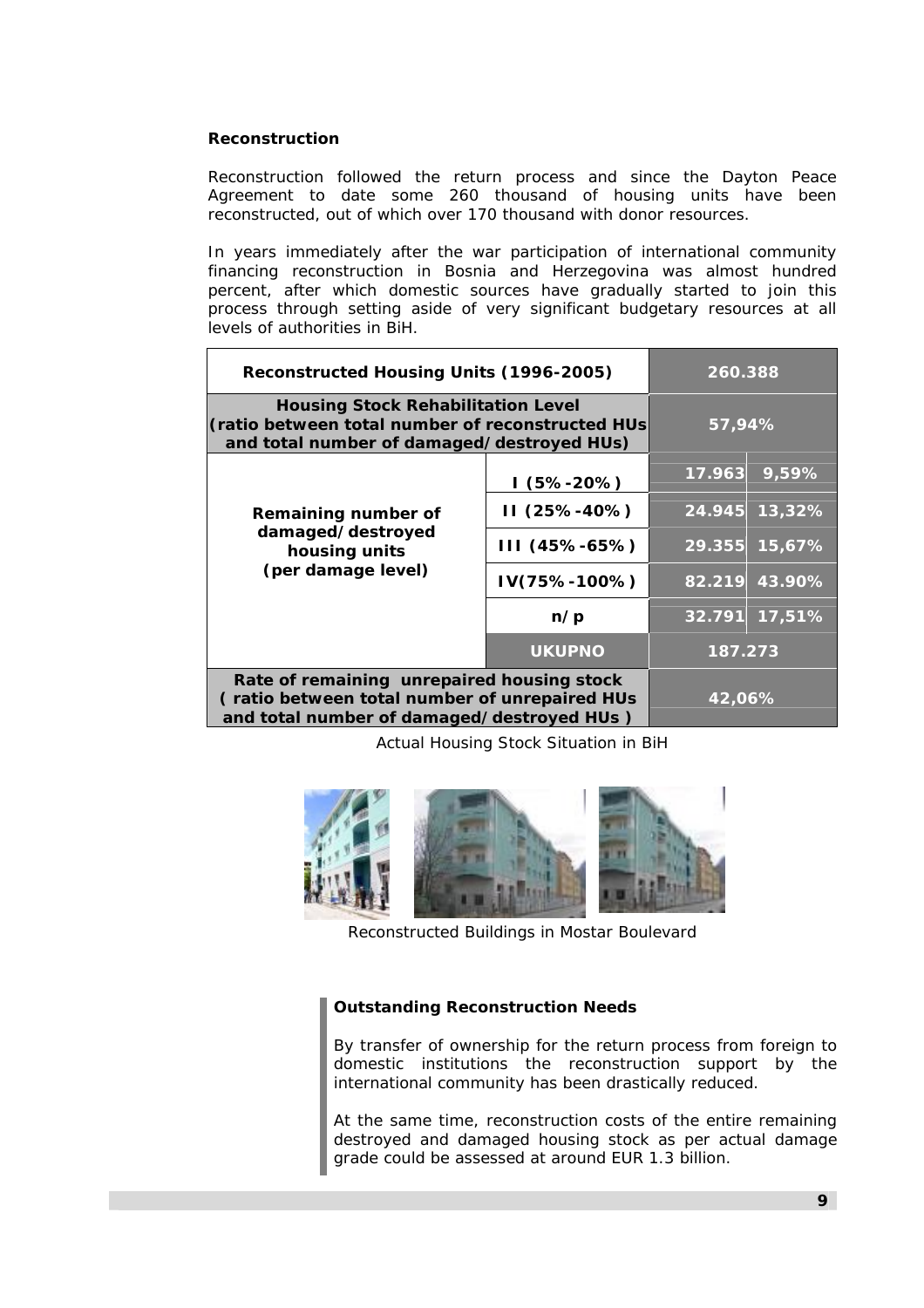#### **Priorities**

Through the Strategy for Implementation of Annex VII of the Dayton Peace Agreement Bosnia and Herzegovina opted for priority reconstruction of a part of the housing stock for the the needs of return of refugees and displaced persons, according to minimum housing conditions standards.

However, even after many years since they left their homes, a huge number of people is waiting for reconstruction and return in/to BiH.



*Typical Return Related Housing* 

#### *Sub-standardised Housing Conditions*

*The minimum housing standard conditions set by the international community in BiH in early post-ear period provided for of 5 sq. meters per a returnee family member.* 

*In comparison to the average housing surface per an inhabitant in 1991, this reduction represents a radical sub-standardisation.* 

#### **Return Related Reconstruction Needs**

Actual indicators on number of submitted requests for registration of potential beneficiaries based on public invitation announced by the MHRR in middle 2004 testify on almost 38 thousand families, namely around 130 thousand individuals who need reconstruction assistance with a view of voluntarily return in/to BiH.

#### *Assessment of Costs for Priority Sanation*

*Based on average rehabilitation costs per a housing unit, it is necessary to secure almost EUR 350 million for the purpose of return related housing rehabilitation.*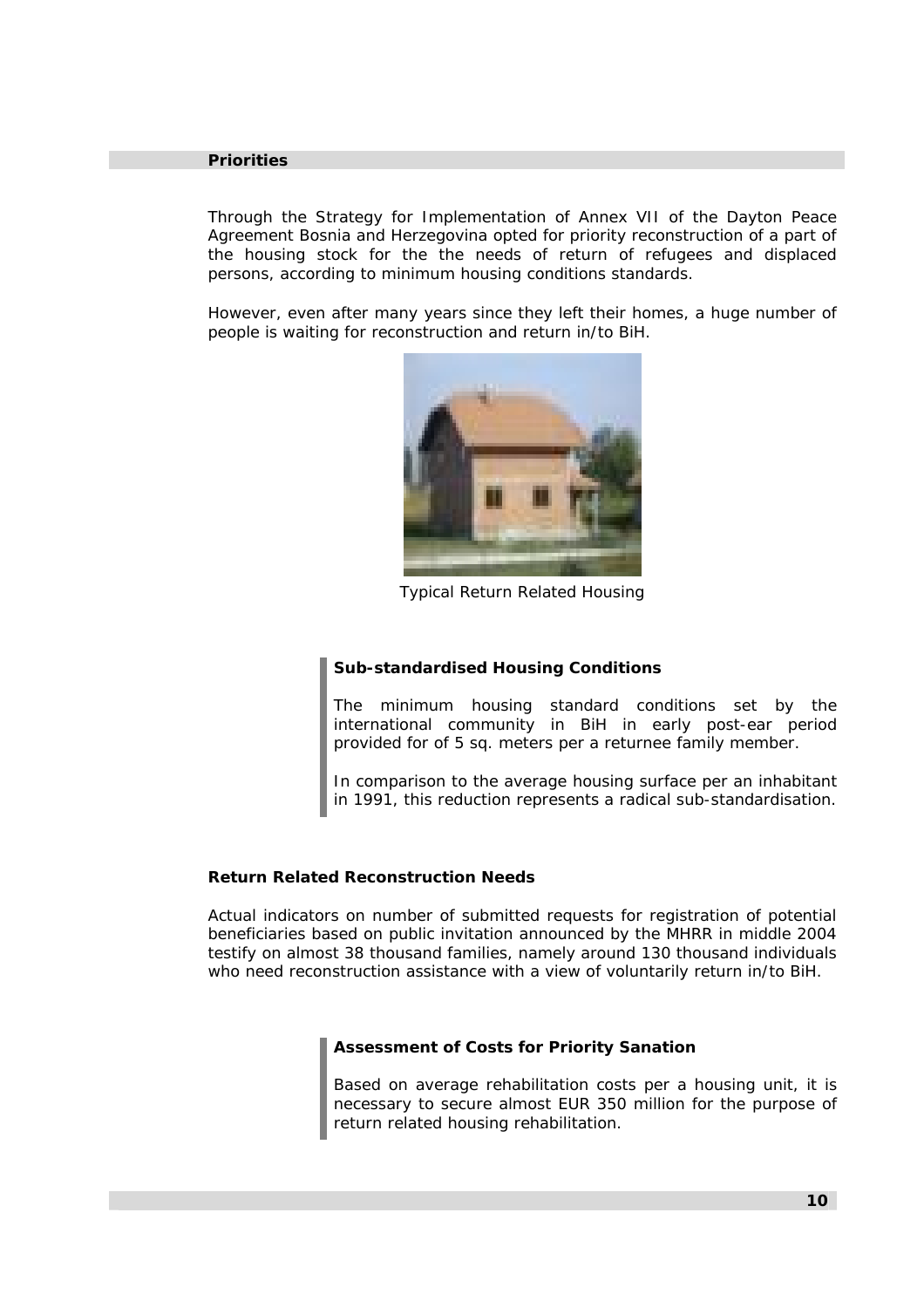#### **Institutional and Legal Framework**

According to the BiH Constitution there are no state competencies in housing, urbanism or spatial planning. These areas are being regulated at the level of entities and Brcko District.

There are ministries of physical administration in both entities, although with considerably different coverage and areas of responsibilities as shown in the following thematic segments comparatively presented for Federation BiH, Republika Srpska and Brcko District.



*Political Chart of Bosnia and Herzegovina* 

#### *Asymmetric and Multilevel Shared Responsibilities*

*The structure itself, as well as the distribution of responsibilities are completely different in two entities, including Brcko District.* 

*As opposed to Republika Srpska (having no cantons), general competencies related to housing and urbanism in Federation BiH are situated at cantonal level, while government of Brcko District of BiH is directly responsible for these issues.* 

*Responsibilities are further divided between the entity and/or cantons and municipalities.*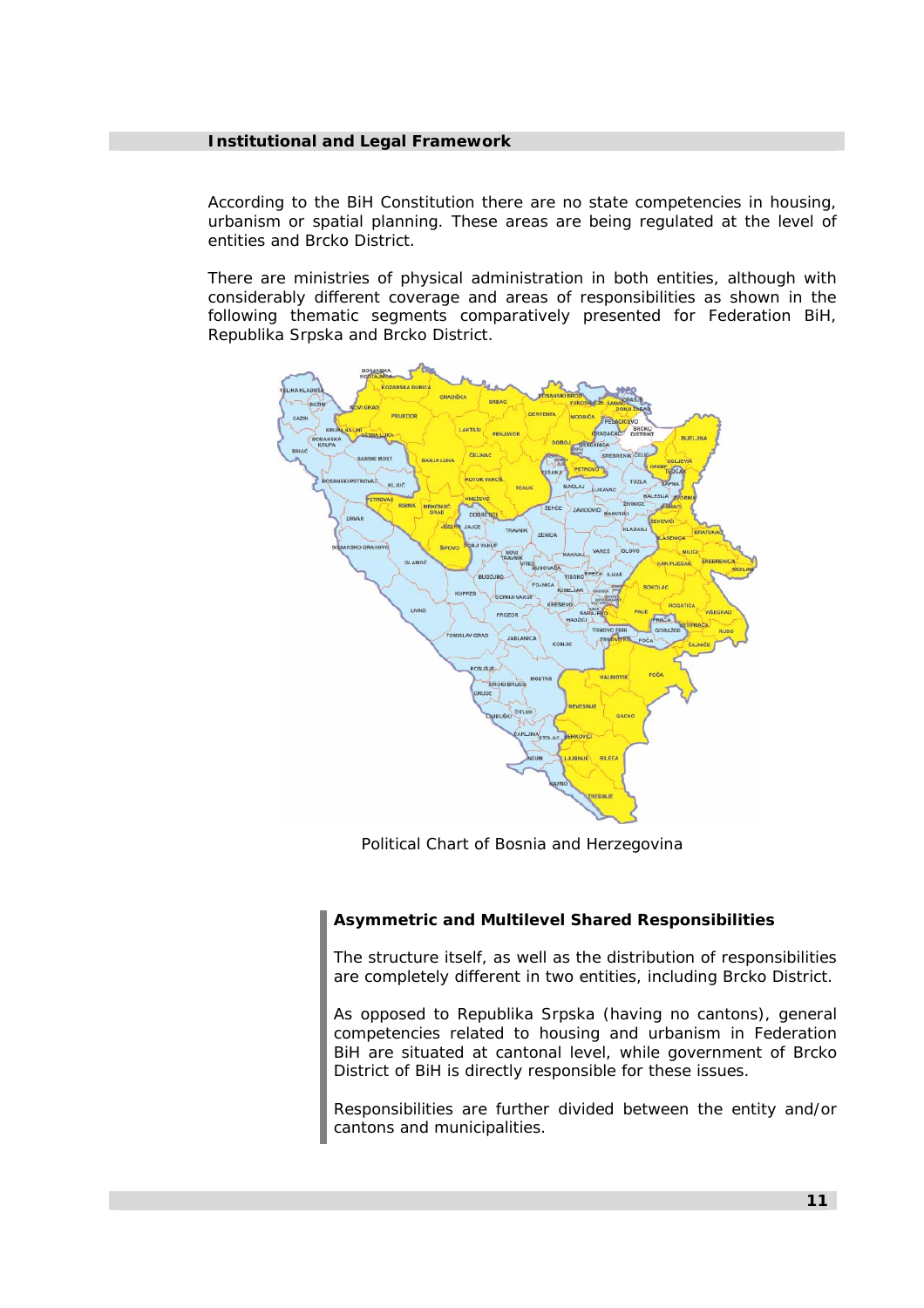# **Federation BiH**

**Federal Ministry of Physical Planning** performs administrative, expert and other tasks falling under competence of the Federation BiH related to:

- planning and improvement of space;
- policy of land utilization at the Federal level;
- drafting, enforcing and applying the Physical Plan of the Federation BiH;
- harmonization of the physical plans of the Cantons with the Physical Plan of the Federation BiH;
- directing a long-term development in utilization of natural resources;
- geologic researches;
- drafting of basic maps geophysical, seismological, geothermal, minerogenetic, geochemical, geomorphological, and other;
- preparing geological backgrounds for physical improvements;
- supervision of appropriate institutions in this sector and other tasks as set out by the applicable legislation.

#### *Basic Documents Governing the Activity*

- *Law on Physical Planning*
- *Law on Building*
- *Law on Takeover of the Law on Housing Relations*
- *Law on Waste Management*
- *Air Protection Law*
- *Water Protection Law*
- *Environment Protection Law*
- *Law on Protection of Nature*
- *Law on Fund for Environment Protection of the Federation BIH*



*Sample of Administrative Division in Federation BIH*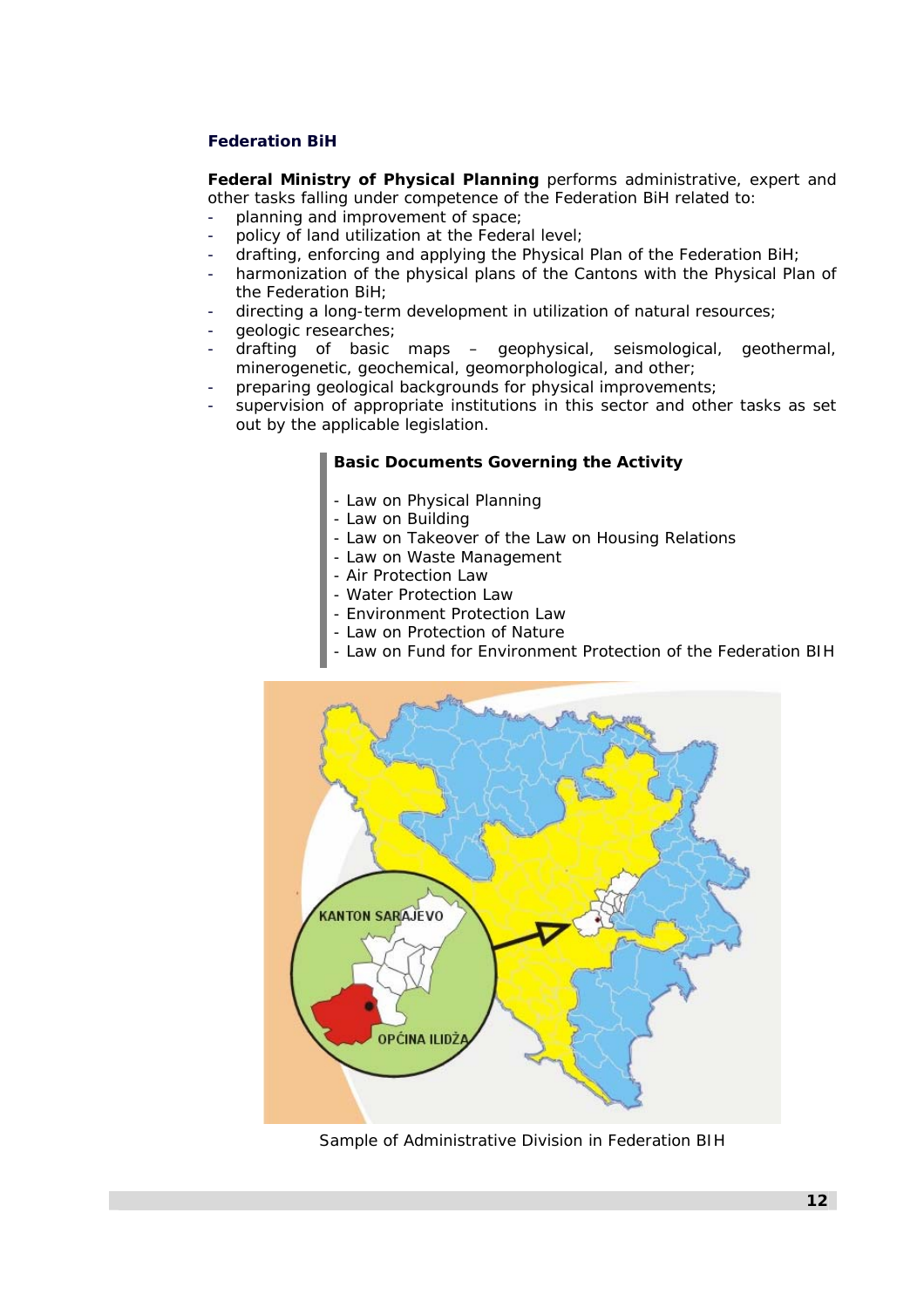# **Republika Srpska**

**Ministry of Space Planning, Civil Works and Ecology** performs administrative and other expert tasks related to:

- integral planning and arranging of space;
- development and application of space plan of the Republic;
- revision, management supervision and giving approval at space plans of cities, municipalities, and special areas as well as at urbanism plans;
- revision of space-plan documents, development programs and investmenttechnical documentation of special interest for the Republic;
- urbanism planning and construction;
- arrangement of the construction land, production of construction material;
- development and services at the field of civil works;
- housing construction and its financing;
- housing cooperatives, housing relations;
- maintenance and management of buildings and apartments;
- communal activities;
- integral protection of environment and its improvement through researches, planning of management and protection measures;
- protection of goods of general interest, natural resources, natural and cultural heritage;
- inspection supervision at the field of space arrangement, civil works, communal works and protection of environment;

#### *Basic laws on which is based the work of the Ministry*

- *Law on arrangement of space*
- *Law on housing relations*
- *Law on privatisation of state owned apartments*
- *Law on maintenance of apartments and apartment buildings*
- *Law on communal activities*
- *Law on construction land*
- *Law on protection of environment*
- *Law on protection of nature*
- *Law on protection of air*
- *Law on protection of water*
- *Law on waste management*
- *Law on Fund for Environment Protection*



 *Regional Division in Republic of Srpska*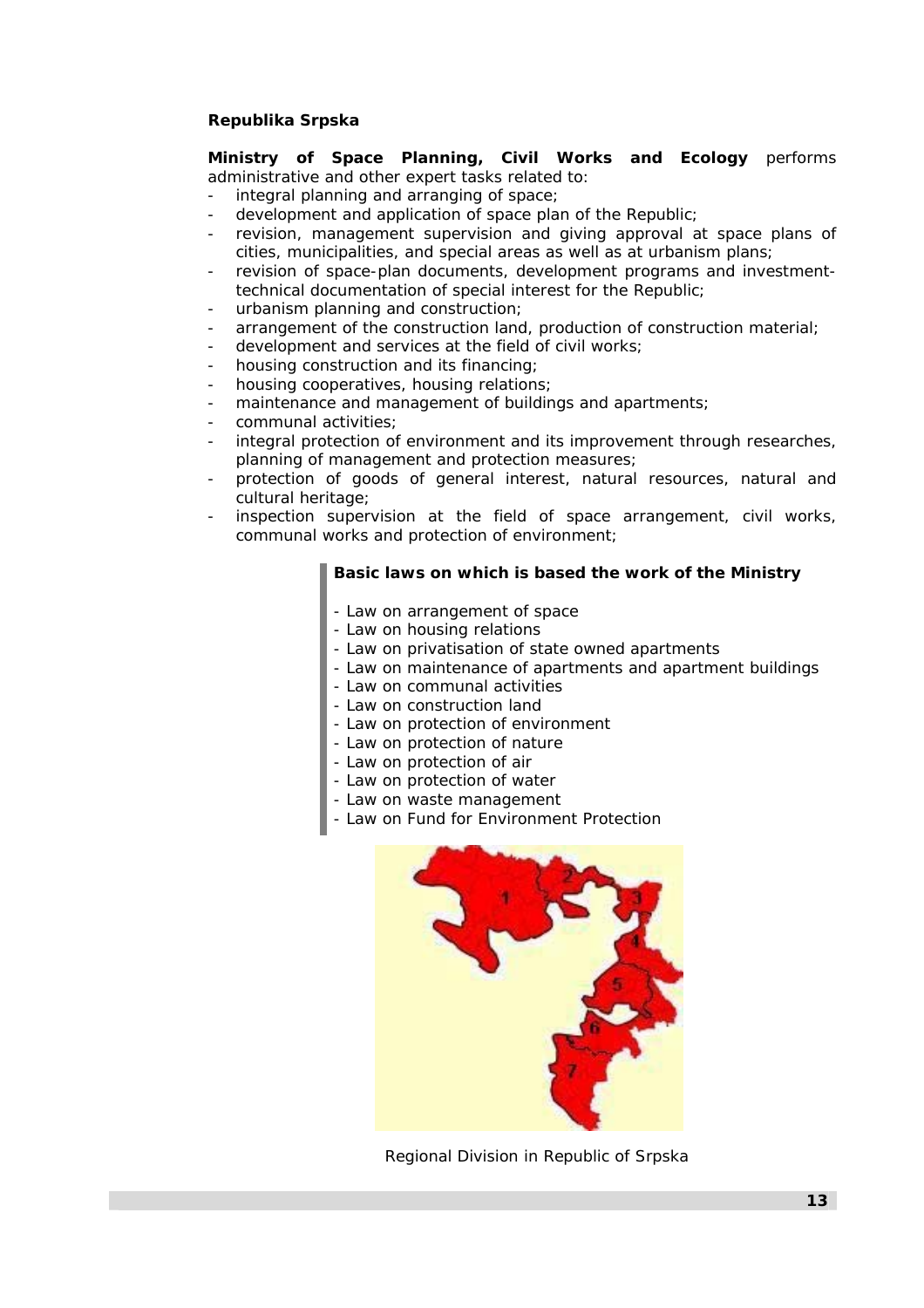# **Brcko District BiH**

Statute of the Brcko District of Bosnia and Herzegovina defines housing issues, urban development and arranging of space and protection of environment amongst others as the main functions and competencies.

**Department for Refugees, Displaced Persons and Housing Policy in Brcko District Government** is responsible for housing issues while the **Sub-Department for Urban Development and Physical Planning** within the Department for Urbanism, Property Relations and Economic Development performs all duties related to urbanism, spatial planning and construction at the Brcko District territory. The Sub-department in particular deals with the following issues:

- Decides on requests for issuing urban compliances and records from the spatial planning documentation, as well as expert positions on construction of objects at the territory of Brcko District;
- Develops the Physical Plan of Brcko District as a basic strategic document in the area;
- Develops the Urban Plan of the Brcko city;
- Prepares and participates in drafting the Regulatory Plan, urban projects and urban orders at the Brcko District territory following priorities;
- Proposes the allocation of construction land for the purpose of utilisation (housing, business zones, traffic infrastructure etc.) in compliance with valid regulatory plans;
- Implements the Law on legalisation.

# *Basic Documents Regulating the Work*

- *Statute of the Brcko District*
- *Law on land register and right to land*
- *Law on property and other material rights*
- *Law on arrangement of space*
- *Law on legalisation of illegally constructed buildings*
- *Instructions of the Mayor*



*Chart of Brcko District*